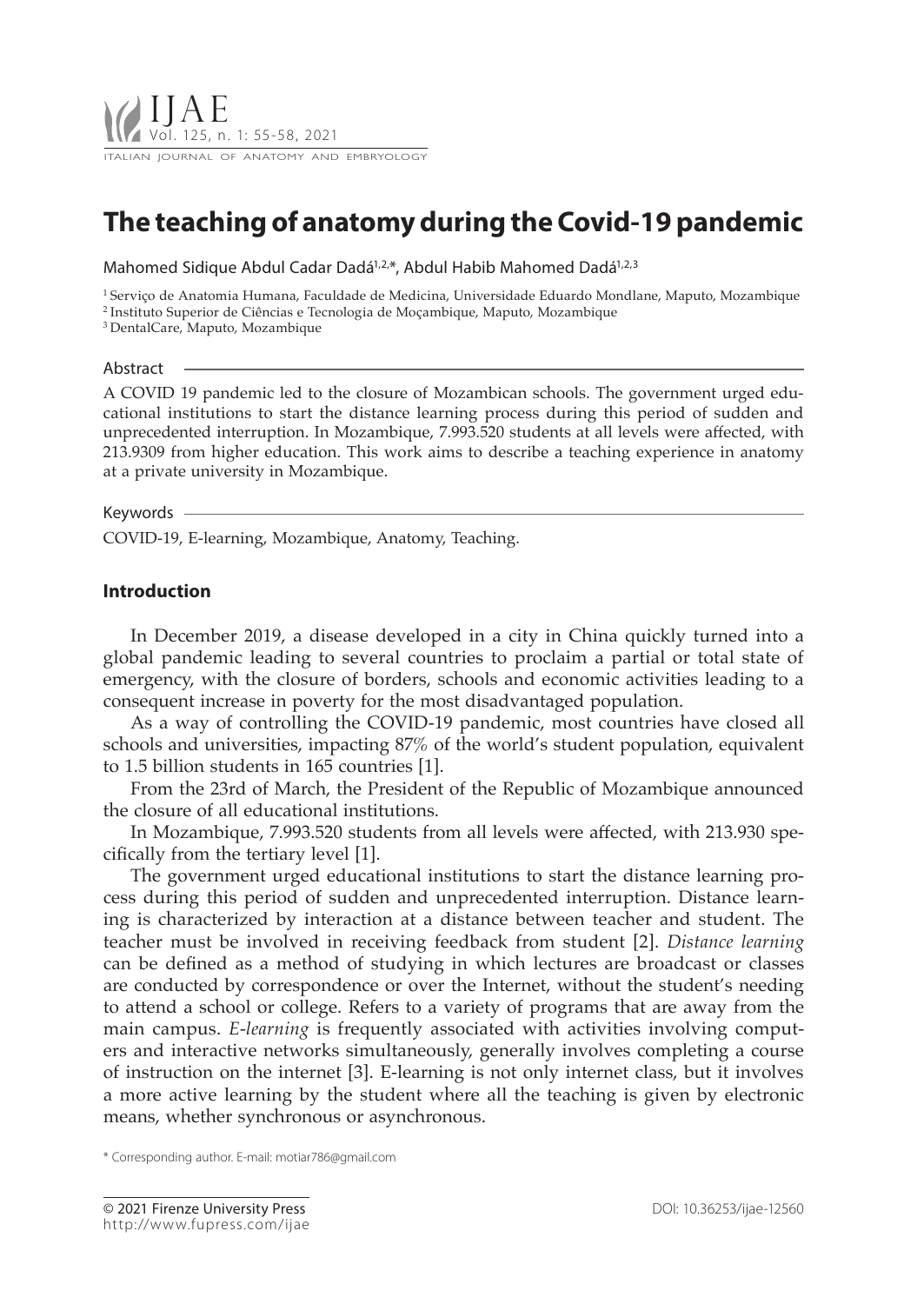## **Case report**

In this context, the university introduced the Teams platform to teach. Tutorials about platform were sent to lectures and students to familiarize themselves with the system, maybe it would have been helpful if the significance of the Microsoft Teams platform had been explained to students.

WhatsApp working groups were created between the Information technology department and the lectures and students to communicate the difficulties and to help with the installation of the system.

Theoretical classes and seminars have started. Practical classes are suspended. The assistants of the practical classes were placed to give theoretical classes, so as not to be without work.

The online classes are made up of the same number of students from the presential classroom. Class I of 100 students and II and III of 50 students in anatomy I and Class I and II in anatomy III, respectively, with about 50 students respectively. Each group is allowed to communicate (or work) with each other offline.

Each lecturer is required to should deposit on the platform the analytical plans and objectives of each class, the slides, the electronic books, the sheets, the questionnaires and other materials. The course coordinators monitor these classes and check whether the lecturers complied with the requirement to conduct timely updates. Each class has up to 8 supervisors to monitor the classes.

The institution opened spaces in the campus with WiFi for lectures to give classes online.

Theoretical classes of gross anatomy were taught using the TEAMS platform. The practical anatomy classes this way is a challenge. At this stage there were no practical classes. No anatomy laboratory component adapted. Lecture/theory sessions are often given online.

Lectures and students, very quickly, without a transition process, were forced to change and adapt to teaching and learning strategies.

As determined by the country's educational authorities, there was no continuous assessment, because there were many difficulties for students to access the internet, and at the end of the semester an online theoretical exam was taken.

## **Comments**

The practical classes modules will be made after the President of the Republic authorizes the commencement of classes. The themes were grouped in large devices, such as digestive, respiratory, nervous system, etc, for anatomy III and osteology of the upper and lower limbs for anatomy I.

During the classes and in the Whatsapp groups of the classes, it was possible to listen to the students' opinions. The online classes brought several difficulties for students and lectures: 1) Lack of knowledge of online platforms by lectures and students. 2) Need to have a computer with microphone and camera to teach classes by lectures or for students to present on topics in seminars. These tools only exist on laptops. On desktop computer, it is necessary to associate a mobile device to talk to students, spending double on the internet. 3) Impossibility to teach with a cell phone.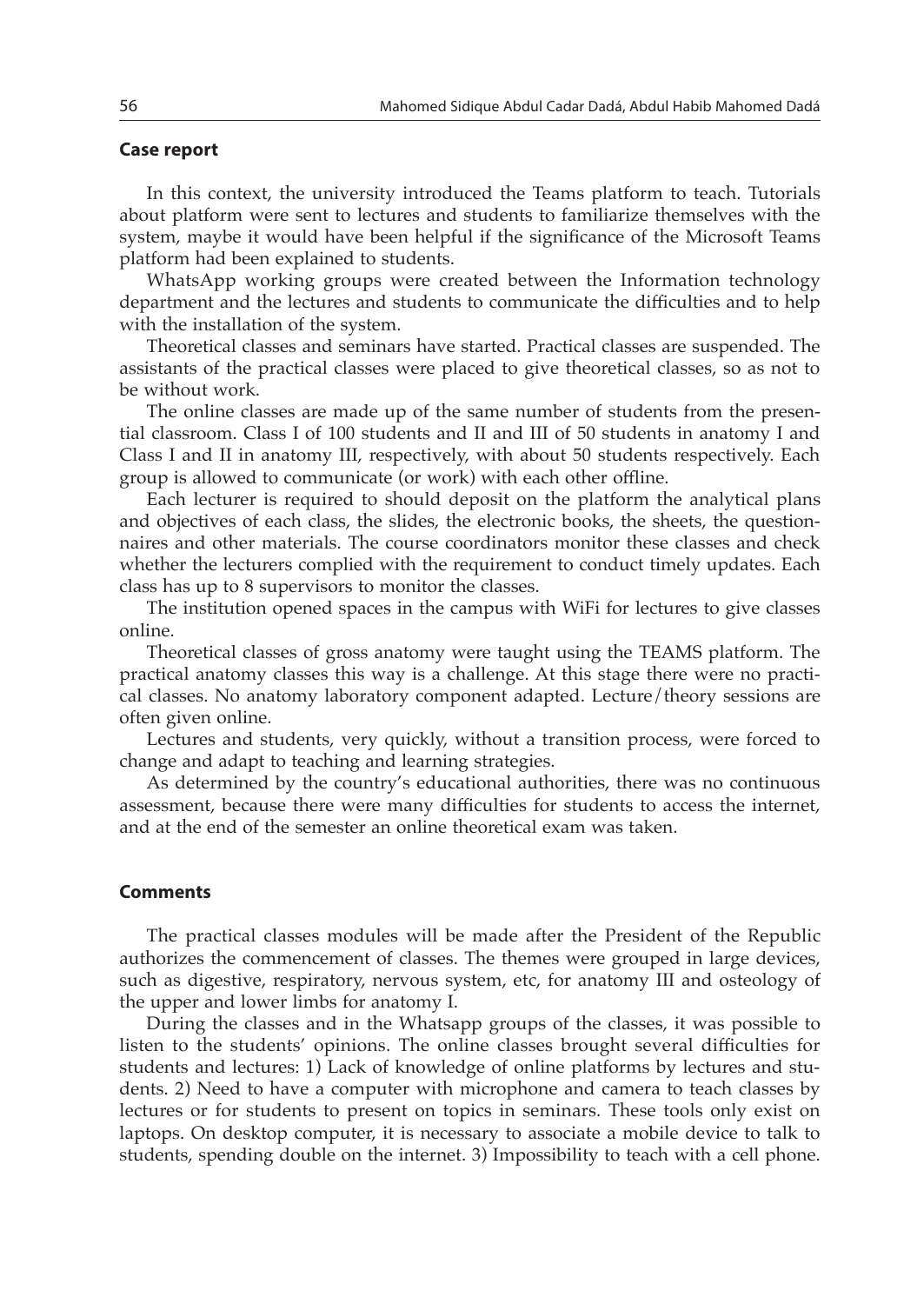4) Need to have good quality Internet and the ability to teach classes with high consumption of megabytes.

Difficulties of lecturers: 1) Lack of knowledge of online platforms by lecturers and students. 2) Teach without seeing students. 3) Students do not answer questions immediately, taking up to 2 to 3 minutes. 4) Less and less students in class. 5) Not being able to schedule absences or make assessments as directed by the institution. 6) Lecturer's demotivation. 7) Difficulties to access the platform. 8) Teams platform consumes a lot of internet. 9) Some lecturers did not teach classes due to financial difficulties to support the internet.

Difficulties of students: 1) Students' lack of knowledge of online platforms. 2) Absence of an android application phone to receive classes. 3) Financial inability to buy a good quality phone. 4) Not all neighborhoods in the city of Maputo have a good mobile telephone network and access via optical cable from TV Cable. 5) Many students traveled to their home provinces, where the connection is poor. 6) The internet network fluctuates, making it difficult to attend the class. 9) Lack of motivation for studying alone and without seeing the lecturer.

### **Perspective**

Tests were cancelled for this semester. But not seeing the end of COVID, we have to think of ways to give practical classes to students, probably using anatomy software. But this software is very expensive and institutions in poor countries usually do not have the capacity to acquire these platforms. In the same way that several online courses on various topics have been released all over the world, we propose that this software also be released at this time of pandemic, but only inconvenience in online courses would be the English language, because students do not speak English. A study in the UK and Ireland showed that 43% of universities started using digitized cadaveric resources and 3D virtual anatomical platforms were in an attempt to emulate canceled practical sessions [3].

#### **Competing interests**

The authors declare no competing interest.

## **Authors' contributions**

Mahomed Sidique Abdul Cadar Dadá: Teacher of anatomy. Writing the article Abdul Habib Dadá (anatomy monitor). Help with draft, correction and looking for students' problems

## **Reference**

1. UNESCO. Resposta a COVID-19 [Internet]. UNESCO. 2020 [cited 2020 Jul 13]. Available from: https://pt.unesco.org/covid19/educationresponse